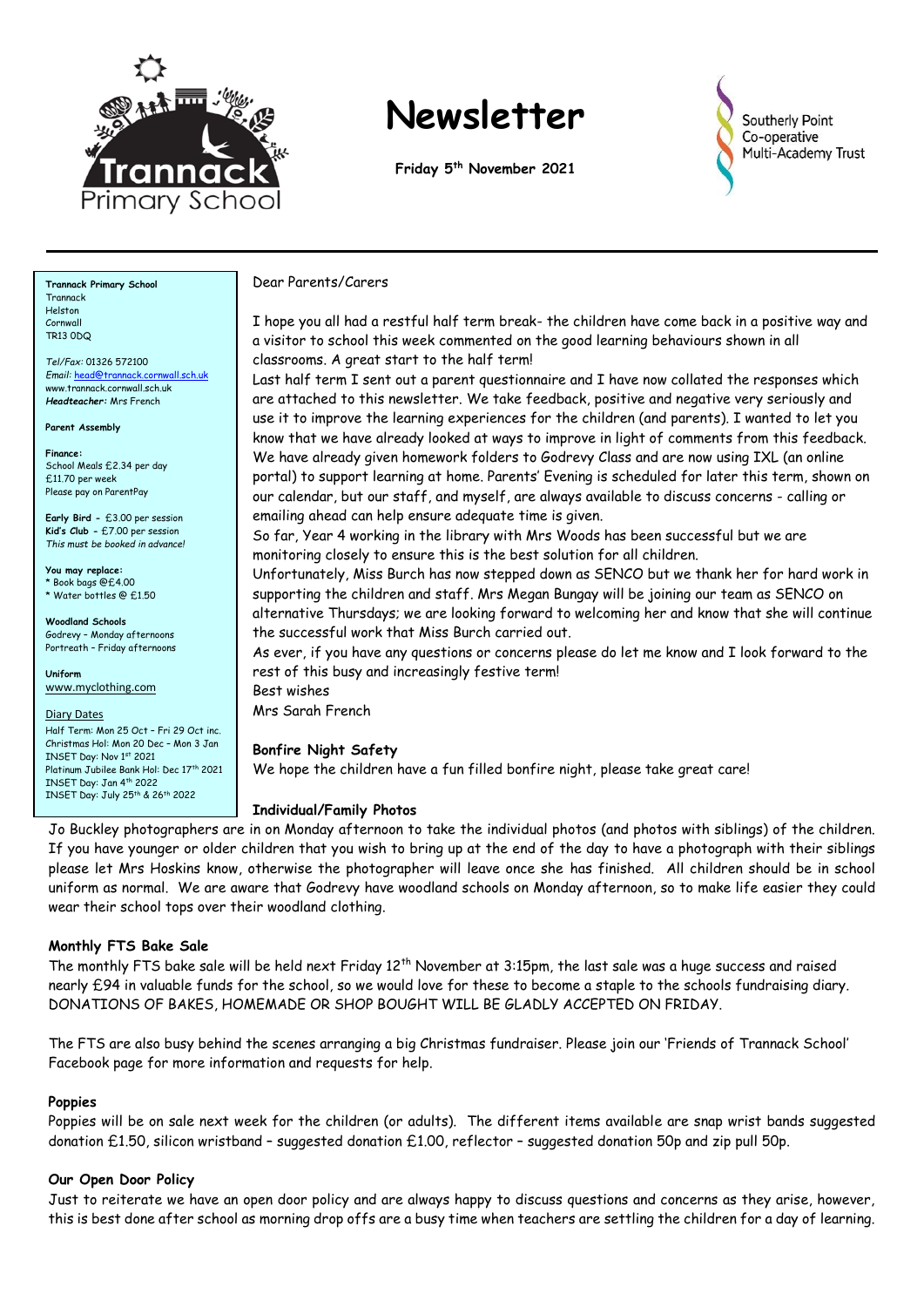#### **School Website**

Please see the school website for the recent newsletters, school information, diary dates and updates.

#### **Starting School in September 2022**

If you have a child who was born between 01/09/17 and 31/08/18 you will need to apply for a place in reception. You will need to submit your application online at [www.cornwall.gov.uk/admissions](http://www.cornwall.gov.uk/admissions) the deadline for this is 15<sup>th</sup> January 2022.

| Class<br>Name |            | Certificate                | Reason                                           |  |  |  |  |
|---------------|------------|----------------------------|--------------------------------------------------|--|--|--|--|
| Percy         | Godrevy    | Try-ceratops               | For focusing on his learning                     |  |  |  |  |
| Nevaeh        | Godrevy    | Writer of the Week         | For using 'modal' verbs in her work              |  |  |  |  |
| Riley         | Godrevy    | Certificate of Achievement |                                                  |  |  |  |  |
| Frankie       | Portreath  | Diplofocus                 | For concentrating on all of his work             |  |  |  |  |
| Reggie        | Portreath  | writer of the week         | For a very descriptive poem                      |  |  |  |  |
| George        | Portreath  | Certificate of Achievement | For being helpful to others                      |  |  |  |  |
| George        | Portreath  | Certificate of Achievement | Being helpful & following instructions           |  |  |  |  |
| Theo          | Praa Sands | Ithinkosaur                | Joining in with talking about animals in science |  |  |  |  |
| Rowan         | Praa Sands | writer of the week         | For writing a fireworks poem                     |  |  |  |  |
| Arthur        | Praa Sands | Certificate of Achievement | Great participation in climate change lesson     |  |  |  |  |
|               |            | Reading Karate             |                                                  |  |  |  |  |
|               | Name       | Colour                     | Class                                            |  |  |  |  |
|               | Thomas     | white                      | Godrevy                                          |  |  |  |  |
|               | Ethan M    | white                      | Godrevy                                          |  |  |  |  |
|               | Darcey     | white                      | Godrevy                                          |  |  |  |  |
|               | Liam       | white                      | Godrevy                                          |  |  |  |  |
|               | Madelene   | white                      | Godrevy                                          |  |  |  |  |
|               | Arthur     | white                      | Godrevy                                          |  |  |  |  |
|               | Maisie     | white                      | Godrevy                                          |  |  |  |  |
|               | Hattie     | white                      | Godrevy                                          |  |  |  |  |
|               | Bethany    | white                      | Godrevy                                          |  |  |  |  |
|               | Riley      | white                      | Godrevy                                          |  |  |  |  |
|               | Percy      | white                      | Godrevy                                          |  |  |  |  |
|               | Ethan M    | Yellow                     | Godrevy                                          |  |  |  |  |
|               | Darcey     | Yellow                     | Godrevy                                          |  |  |  |  |
|               | Reggie     | white                      | Portreath                                        |  |  |  |  |
|               | Lachy      | white                      | Portreath                                        |  |  |  |  |
|               | Jden       | white                      | Portreath                                        |  |  |  |  |
|               | Annie      | white                      | Portreath                                        |  |  |  |  |
|               | Frankie    | white                      | Portreath                                        |  |  |  |  |
|               | Rupert     | white                      | Portreath                                        |  |  |  |  |
|               | Sephy      | white                      | Portreath                                        |  |  |  |  |
|               | Lachy      | Yellow                     | Portreath                                        |  |  |  |  |

*Sometimes a pupil may get more than one of the same type of certificate as the Achievement Certificates are given out by different members of staff.*

*…….………………………………………………………………………………………………………………………………………………………………………………………………………………*

*It is most helpful if the lunch order can be filled out each week for the pupils in Praa Sands class.*

## **School Meals Praa Sands Class**

*Week 2*

|      | Monday                               |                     | Tuesday                                          |                                                           | Wednesday         |                                                                             | Thursday                                          |                                                    |                                                                       | Friday      |                                         |                                                                           |                                 |                                            |                                                             |
|------|--------------------------------------|---------------------|--------------------------------------------------|-----------------------------------------------------------|-------------------|-----------------------------------------------------------------------------|---------------------------------------------------|----------------------------------------------------|-----------------------------------------------------------------------|-------------|-----------------------------------------|---------------------------------------------------------------------------|---------------------------------|--------------------------------------------|-------------------------------------------------------------|
| Name | tomato<br>৺ত<br>Se<br>pizza<br>Chee. | Bolognese<br>Veggie | cheese,<br>tuna<br>pot,<br>á<br>Jacket<br>beans, | rice<br>Katsu<br>urry) with<br>chicken<br>Crispy<br>(mild | noodles<br>Veggie | cheese<br>tuna<br>$\overline{\phantom{a}}$<br>pot.<br>능<br>Jacket<br>beans, | with<br>S<br>potatoes<br>turkey<br>Roast<br>roast | with<br>w<br>Vegetable pie<br>ပ္လ<br>pota<br>roast | cheese<br>tuna<br>$\sim$<br>pot<br>ā<br>Jacket<br>$\ddot{}$<br>beans, | Cottage pie | chickpea and<br>curry<br>potato<br>Mild | cheese,<br>tuna<br>$\tilde{\phantom{a}}$<br>pot.<br>5<br>Jacket<br>beans, | প্ত<br>fingers<br>chips<br>Fish | chips<br>veggie<br>প্ত<br>Tomato<br>burger | pot, cheese<br>tuna<br>$\overline{5}$<br>Jacket<br>beans, c |
|      |                                      |                     |                                                  |                                                           |                   |                                                                             |                                                   |                                                    |                                                                       |             |                                         |                                                                           |                                 |                                            |                                                             |
|      |                                      |                     |                                                  |                                                           |                   |                                                                             |                                                   |                                                    |                                                                       |             |                                         |                                                                           |                                 |                                            |                                                             |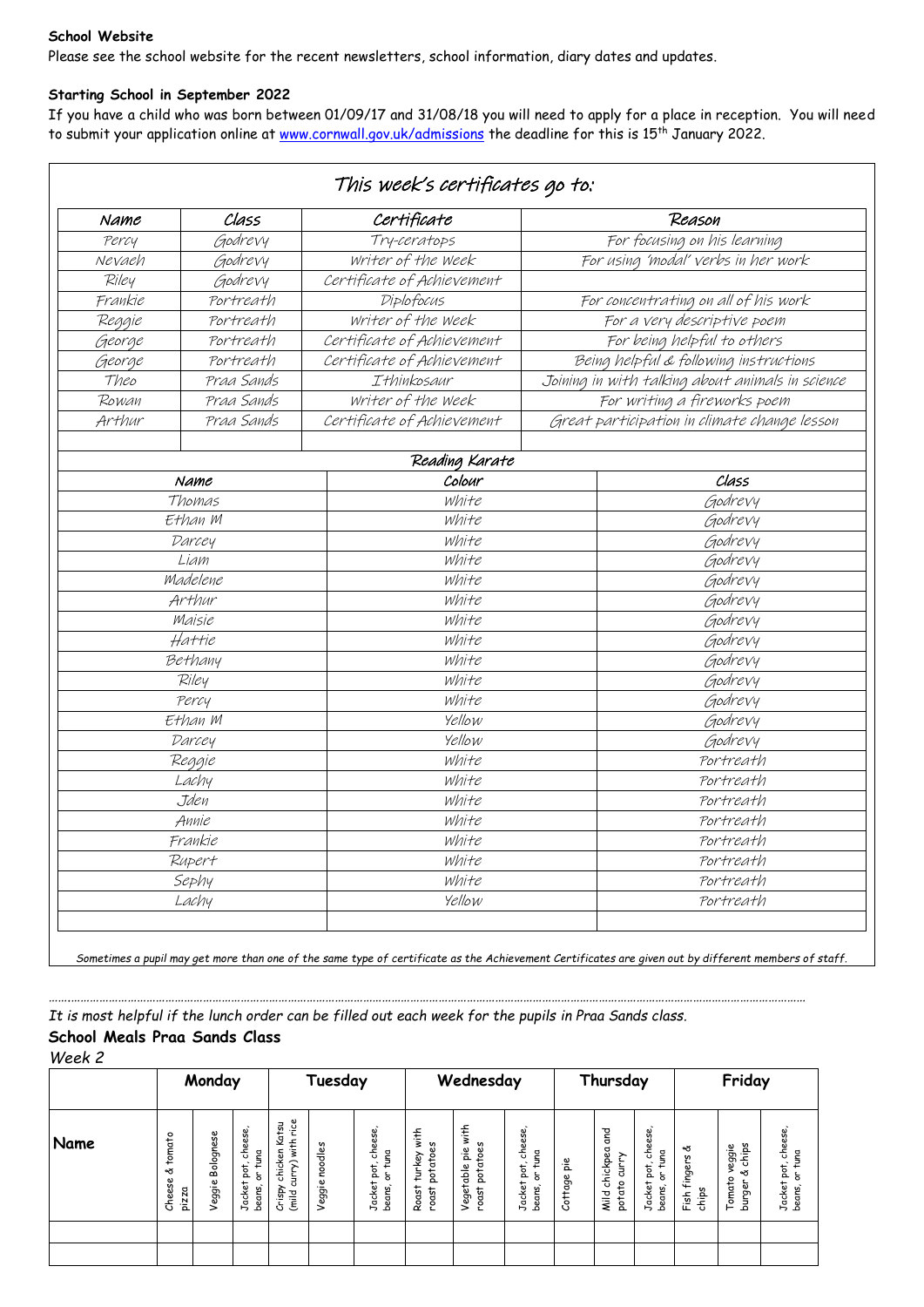

# **Feedback from Trannack Primary School Parent Questionnaire – Autumn 2021 (sent out on Friday 8th October)**

### **1 response= just over 9%**

|    |                                                                                             | Strongly<br>Agree | Agree | Neither<br>agree nor<br>disagree | Disagree | Strongly<br><b>Disagree</b> |
|----|---------------------------------------------------------------------------------------------|-------------------|-------|----------------------------------|----------|-----------------------------|
|    | 1. My child enjoys coming to school.                                                        | 45%               | 45%   | 10%                              |          |                             |
|    | 2. My child is safe at school.                                                              | 45%               | 56%   |                                  |          |                             |
| 3. | Children's views are listened to                                                            | 18%               | 56%   | 27%                              |          |                             |
|    | 4. My child is encouraged to work<br>hard and do their best.                                | 56%               | 45%   |                                  |          |                             |
| 5. | The school communicates with me<br>effectively about my child's<br>progress.                | 18%               | 63%   | 9%                               | 9%       |                             |
| 6. | The school communicates with me<br>effectively about how to support<br>my child's learning. | 18%               | 45%   | 27%                              | 9%       |                             |
|    | 7. My child receives appropriate<br>homework for their age.                                 | 36%               | 18%   | 36%                              | 9%       |                             |
| 8. | The school is well led and<br>managed.                                                      | 9%                | 56%   | 36%                              |          |                             |
|    | 9. My child's teacher is<br>approachable.                                                   | 63%               | 36%   |                                  |          |                             |
|    | 10. There is a good standard of<br>behaviour at Trannack Primary<br>School.                 | 9%                | 36%   | 56%                              |          |                             |
|    | 11. My child receives the help he/she<br>needs to do well.                                  | 18%               | 72%   |                                  | 9%       |                             |
|    | 12. The school is welcoming to the<br>community.                                            | 18%               | 63%   | 18%                              |          |                             |
|    | 13. The school communicates with me<br>effectively about school events<br>and activities.   | 36%               | 36%   | 27%                              |          |                             |
|    | 14. Any incidents of bullying are dealt<br>with effectively.                                |                   | iiii  | iiiii                            | i        | $\mathbf{i}$                |
|    | 15. I understand the role of the<br>Governing Body.                                         | 27%               | 18%   | 36%                              | 18%      |                             |
|    | 16. I would recommend Trannack<br>Primary School to another family.                         | 45%               | 45%   |                                  | 10%      |                             |